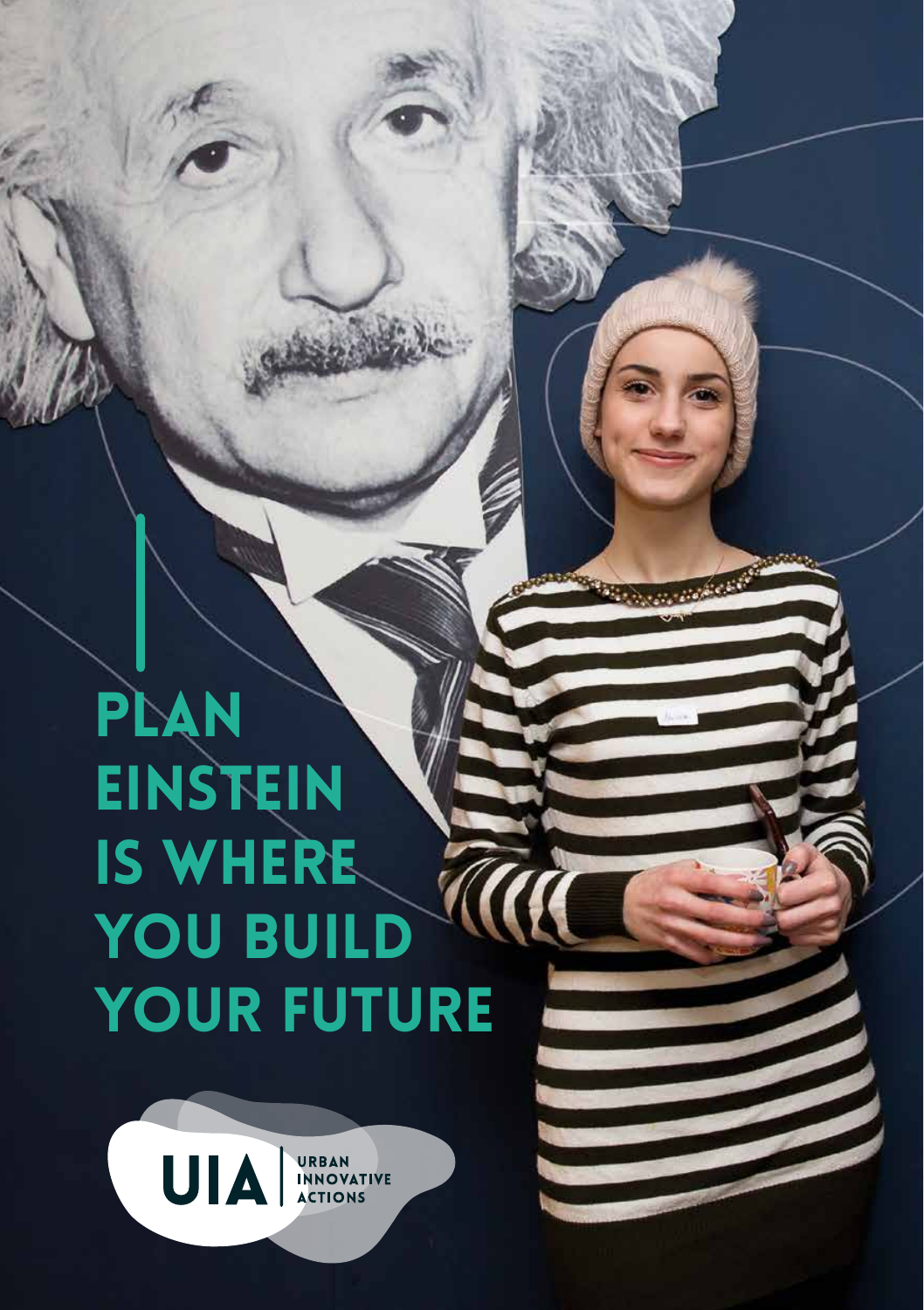# **PLAN** EINSTEIN

Living together Learning together WORKING TOGETHER

a student: "I am proud of who I have again become."

### Living together, learning together and working together in Overvecht, that's Plan Einstein!

**Plan Einstein is an innovative approach developed by the Municipality of Utrecht and its partners in the reception and integration of refugees.**

At Einsteindreef in the Utrecht district of Overvecht, refugees live together with local youngsters. Residents of Plan Einstein and neighbourhood members in Overvecht can follow courses Entrepreneurship and English here, and/or participate in a practical programme for entrepreneurship and work or join other activities.



Refugees use their time in the asylum seekers' centre (AZC) to rebuild their lives, while locals take the next step towards a better future. Also, various social and cultural activities are organised.

This makes Plan Einstein a place in Overvecht where people meet, where new social contacts are made and where you can further your (professional) development. Living together, learning together and working together in Overvecht, that makes Plan Einstein special!

A refugee:

"I have been in asylum centres WHERE WE HAD LITTLE TO NO contact with Dutch people. Now I live among them! For me personally, it goes beyond cooking and eating together. YOU BUILD UP A NETWORK. MY network provides me social opportunities and enable me to think of my future"

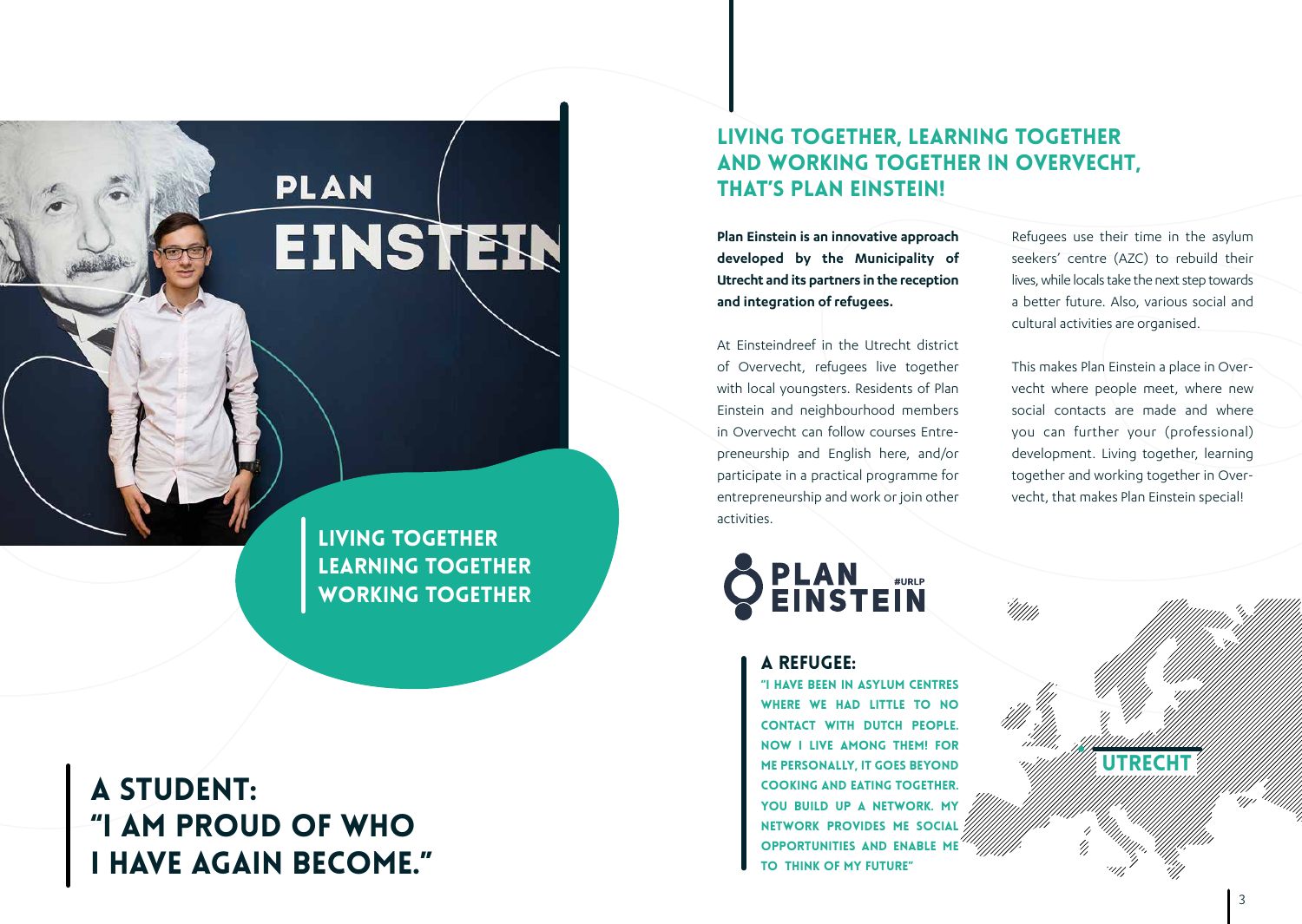### Learning together

# Living together

**In Plan Einstein, refugees and local residents work on their professional future! Through various courses and activities they can develop their personal skills and professional competences.** 

For the refugees, the Dutch Council for Refugees (Vluchtelingenwerk) first identifies the educational and professional background, skills, current interests and possible obstacles.

#### A local resident:

**"Unemployment in our district is high. Many people find it difficult to find work. But everyone has talents. The English and Entrepreneurship courses can help broaden your horizon.**"



#### **Both refugees and local residents can participate in 3 different programmes:**

- **1** (Business) English, both for beginners and advanced students offered by the People's University of Utrecht.
- **2** (International) Entrepreneurship offered by the Utrecht Center for Entrepreneurship.
- **3** Practical programme and coaching for entrepreneurship and work by the Social Impact Factory.

Participants can work to strengthen the professional skills they need in work, such as collaboration and networking. Furthermore, participants can get help with starting a business, acquire skills in entrepreneurship, receive individual coaching and expand their professional network.

The courses they can follow in Plan Einstein and the network they build can boost the prospects of refugees and local residents for a better future, regardless of their status and regardless of where that future lies.

**At Einsteindreef in the Utrecht district of Overvecht, refugees live together in the same building with youngsters with a connection to the neighbourhood. Socius and organisations for volunteers like Welcome in Utrecht organise events such as eating or playing sports together, network meetings, a language café and scores of other activities.** 

#### A refugee:

"What is special about this reception location is that we live in a residential district, among local people. People WHO CHAT WITH US WHEN WE meet them in the street and in the shop. We share a home environment with young people and other asylum seekers. We often eat with one another, make music together and follow the same courses. Here we no longer feel like foreigners or strangers, like in the other reception centres. We just belong and that gives us a nice and safe feeling. Like our lives are no longer on hold and we can again build on our future."



### A youngster living in Plan Einstein:

**"What I like is different groups in society live together here. We share a central square and meeting space."**

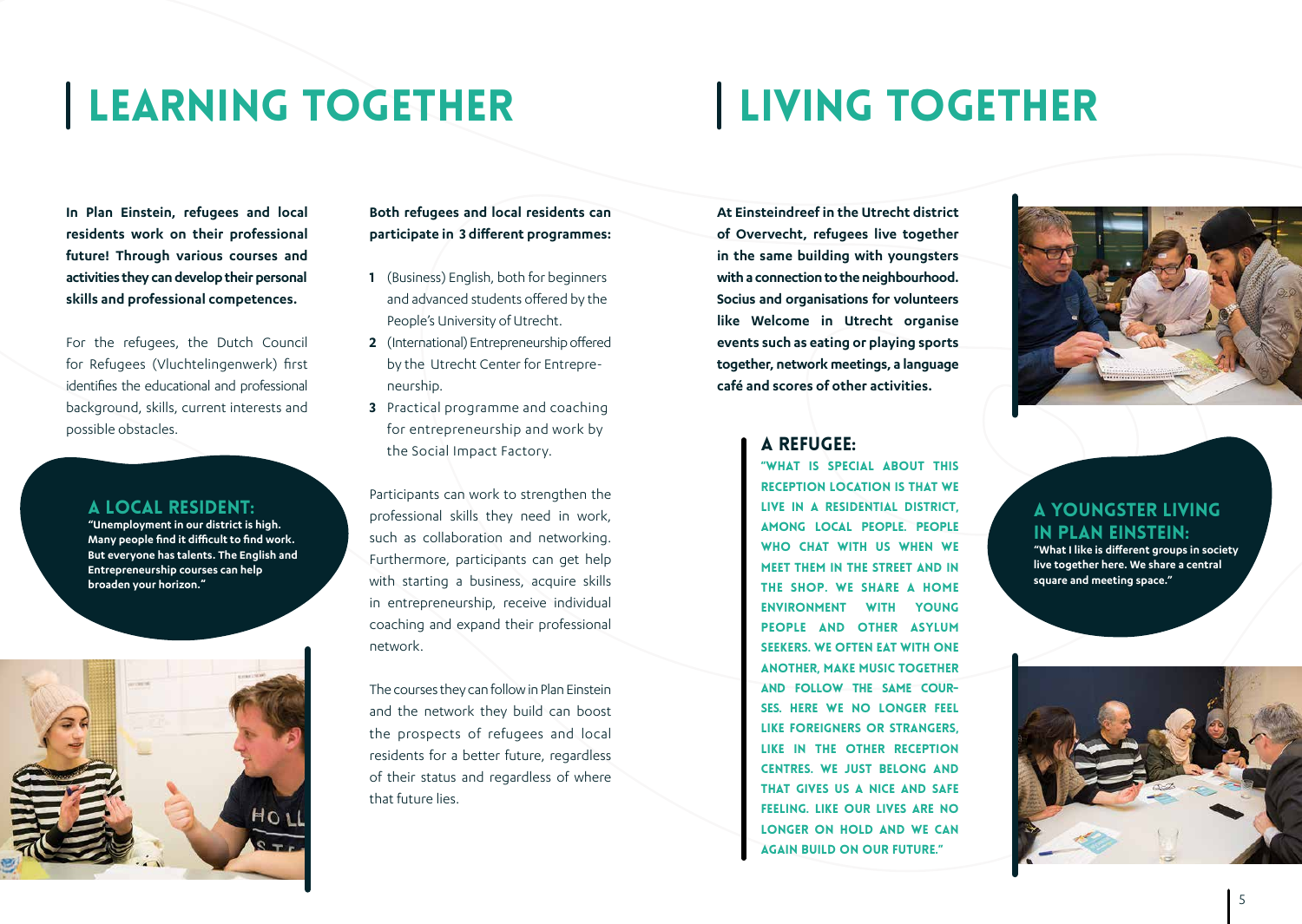## Working together

**Both refugees and locals from the district of Overvecht are encouraged to work on their future, regardless of where that future lies. The starting point for Utrecht is an "inclusive city"; a city for and with everyone. The activities are offered not only to refugees, but also to interested neighbourhood members.**

#### A local resident:

**"I was curious to meet asylum seekers. Who are these people who come from Syria, Iraq or Yemen? You read and hear so much about what they have gone through. Now that we have become neighbours, we have an opportunity to get to know one another."** 



as a human being, not as a refugee. They don't have to FEEL SORRY FOR ME. I HAVE experienced a lot since I fled my country. Plan Einstein gives me a chance to work on my future.Last week I received a certificate for participating in the entrepreneurship course. I would like to thank everyone for making this plan possible. I don't have to sit still anymore. I can actively work on my future."





### A special and innovative approach

**What makes Plan Einstein innovative is that it gives refugees who don't yet have a residence permit an opportunity, right from the start, to live together, learn together and work together on (re)building their future.** 

Einsteindreef in Overvecht is the first place where this approach is being realised and Utrecht therefore serves as an example for other European cities.

Part of the innovative approach is that the City of Utrecht is also committed to ensuring that refugees with a residence permit who are accommodated in the city remain in the city or region as much as possible. As a result, they build up their own network faster, which promotes their integration.

The European Commission considers the Utrecht approach to be inspiring and innovative. This is why Utrecht receives funding for Plan Einstein from the European Commission's Urban Innovative Actions Initiative.

### Kees Diepeveen, Deputy Mayor:



**"Cities play a crucial role in the reception and integration process of asylum seekers. The way we receive newcomers into our society has an impact on its future shape and prosperity.** 

The Utrecht Refugee Launchpad is an inclusive approach to facilitate integration from day one by introducing a shared living concept in which local youth and asylum seekers live together. It aims to create an innovative reception facility which is built upon social networks within the neighbourhood developing future proof skills together with asylum seekers. After the determination of an asylum status participants will have developed skills in self efficacy and resilience which can be used both in the Netherlands or elsewhere."

7